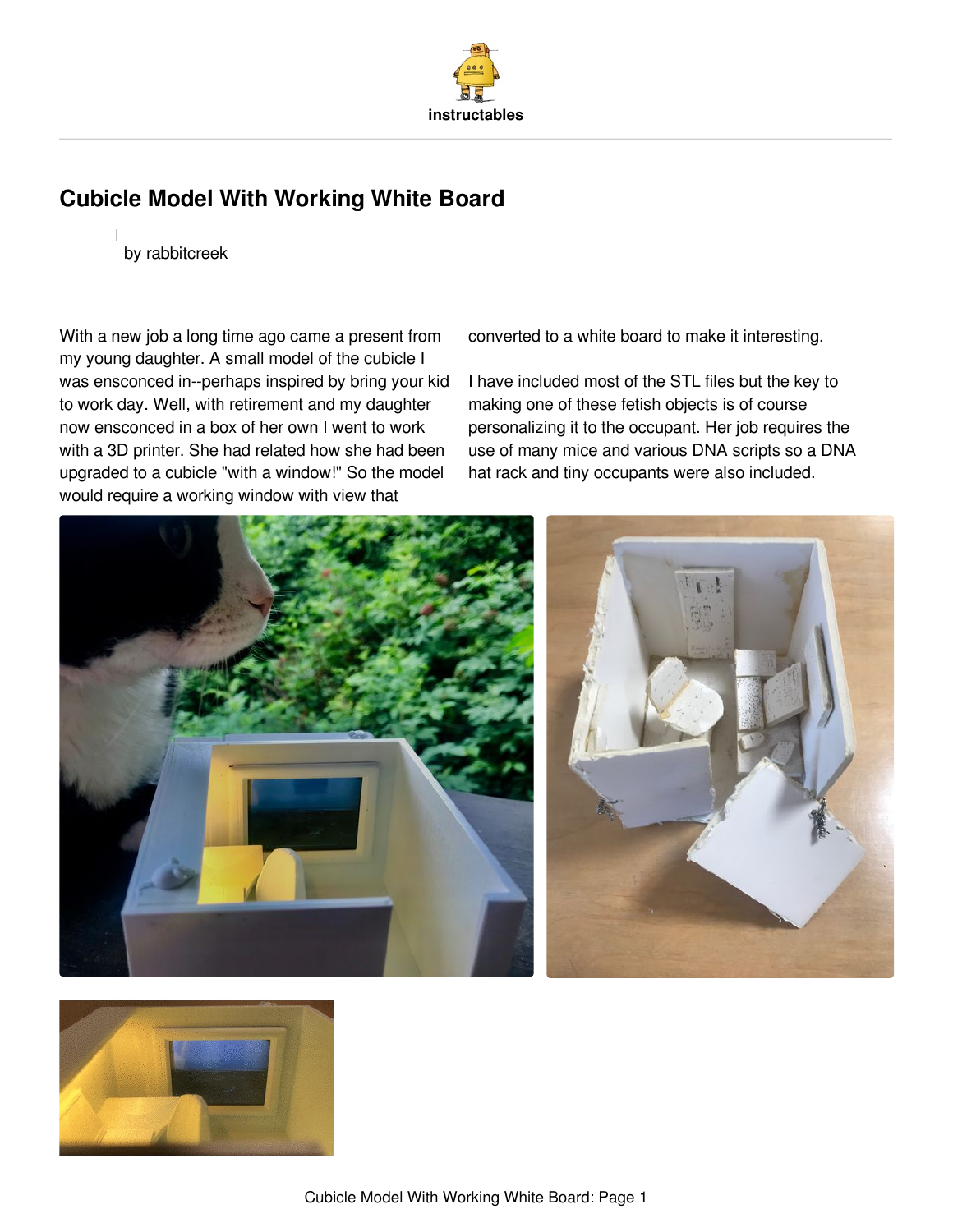#### **Step 1: Gather Your Materials**

This is a very easy Instructable to make. It requires very little wiring as most of the connections are done by a Feather Header system. You only have to add a small set of Neopixels and a Lipo battery to make the system go.

1. TFT FeatherWing - 2.4" 320x240 Touchscreen For All Feathers--Adafruit

2. Adafruit Feather 32u4 Basic Proto

3. NeoPixel Stick - 5 x --or just cut off a small section of neopixels from a strip of them

4. Lipo battery--I was using a 500 size one and it easily powered it for a couple hours...



#### **Step 2: Build It**

Here are all the files for the cubicle. Just 3D print them to whatever size you want to use. The window size is designed to fit the TFT screen perfectly. I printed them all in white PLA and it worked well.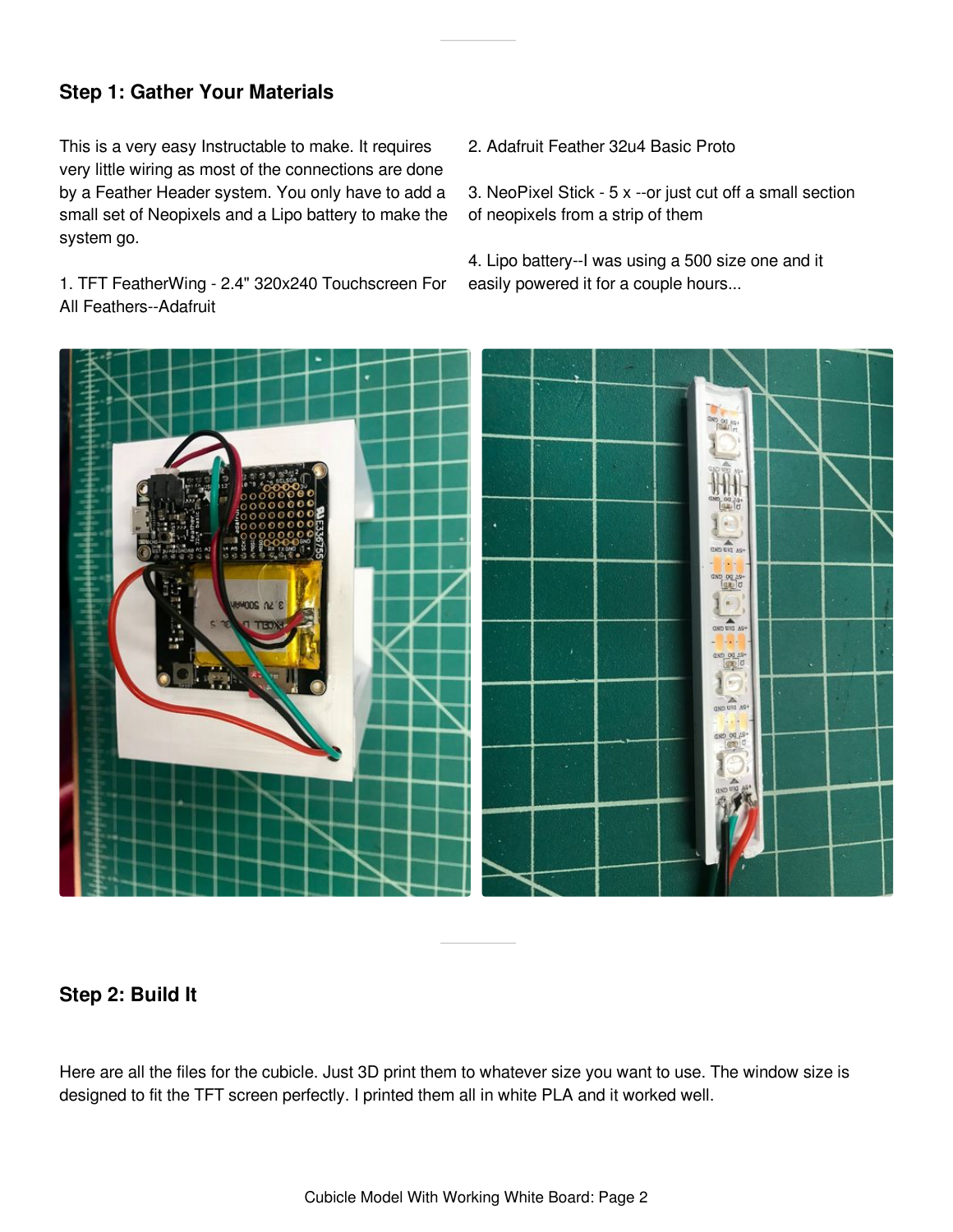| ï |  |                         |  |  |  |  |  |  |  |  |          |  |
|---|--|-------------------------|--|--|--|--|--|--|--|--|----------|--|
|   |  |                         |  |  |  |  |  |  |  |  |          |  |
|   |  |                         |  |  |  |  |  |  |  |  |          |  |
|   |  | https://www.instructabl |  |  |  |  |  |  |  |  | Download |  |
|   |  |                         |  |  |  |  |  |  |  |  | Download |  |
|   |  | https://www.instructabl |  |  |  |  |  |  |  |  |          |  |
|   |  | https://www.instructabl |  |  |  |  |  |  |  |  | Download |  |
|   |  |                         |  |  |  |  |  |  |  |  |          |  |
|   |  | https://www.instructabl |  |  |  |  |  |  |  |  | Download |  |
|   |  |                         |  |  |  |  |  |  |  |  | Download |  |
|   |  | https://www.instructabl |  |  |  |  |  |  |  |  |          |  |
|   |  |                         |  |  |  |  |  |  |  |  |          |  |

### **Step 3: Wire It**

There really isn't much to the wiring of this thing. Plug the Feather into the TFT screen after you solder on the headers. I used pin 12 as the output for the Neopixels but there are a variety of other ways of doing this. Power was obtained from the 3 volt line on the board as this allowed the enable off switch on the

TFT board to turn off the lights and the computer to allow charging. The lipo battery is just plugged into the JST connector on the board and the wires hot glued into place.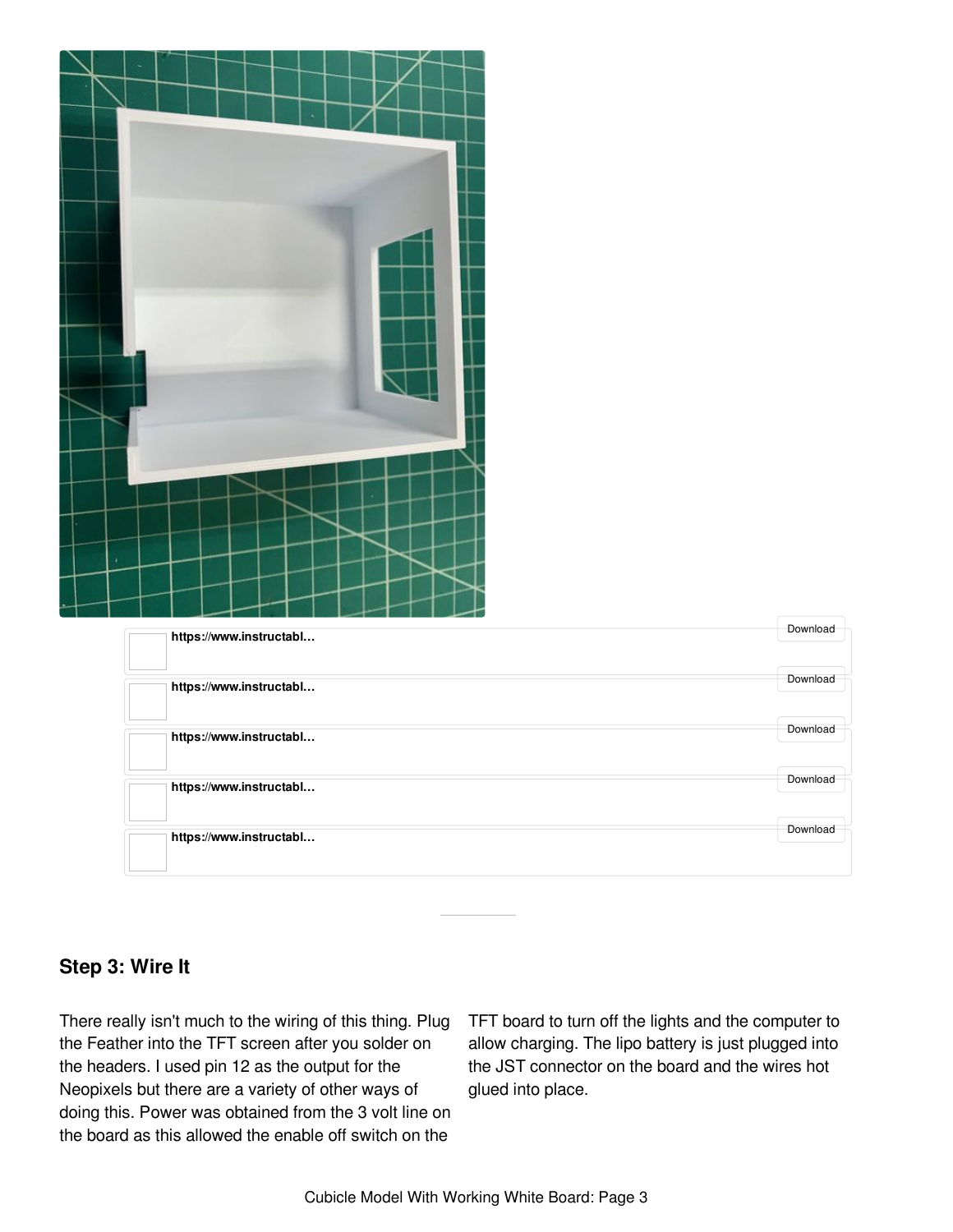

#### **Step 4: Assembly**

Most everything was easily glued into place. The light bar above the desk holds the neopixel strip and the three wires are led out through a hole in the back to the main board. This is secured in the window with glue and the window frame is applied on top. Covers for the main board and wiring are included. The desk and chair are glued in too, but of course the final arrangement of material wealth is up to you.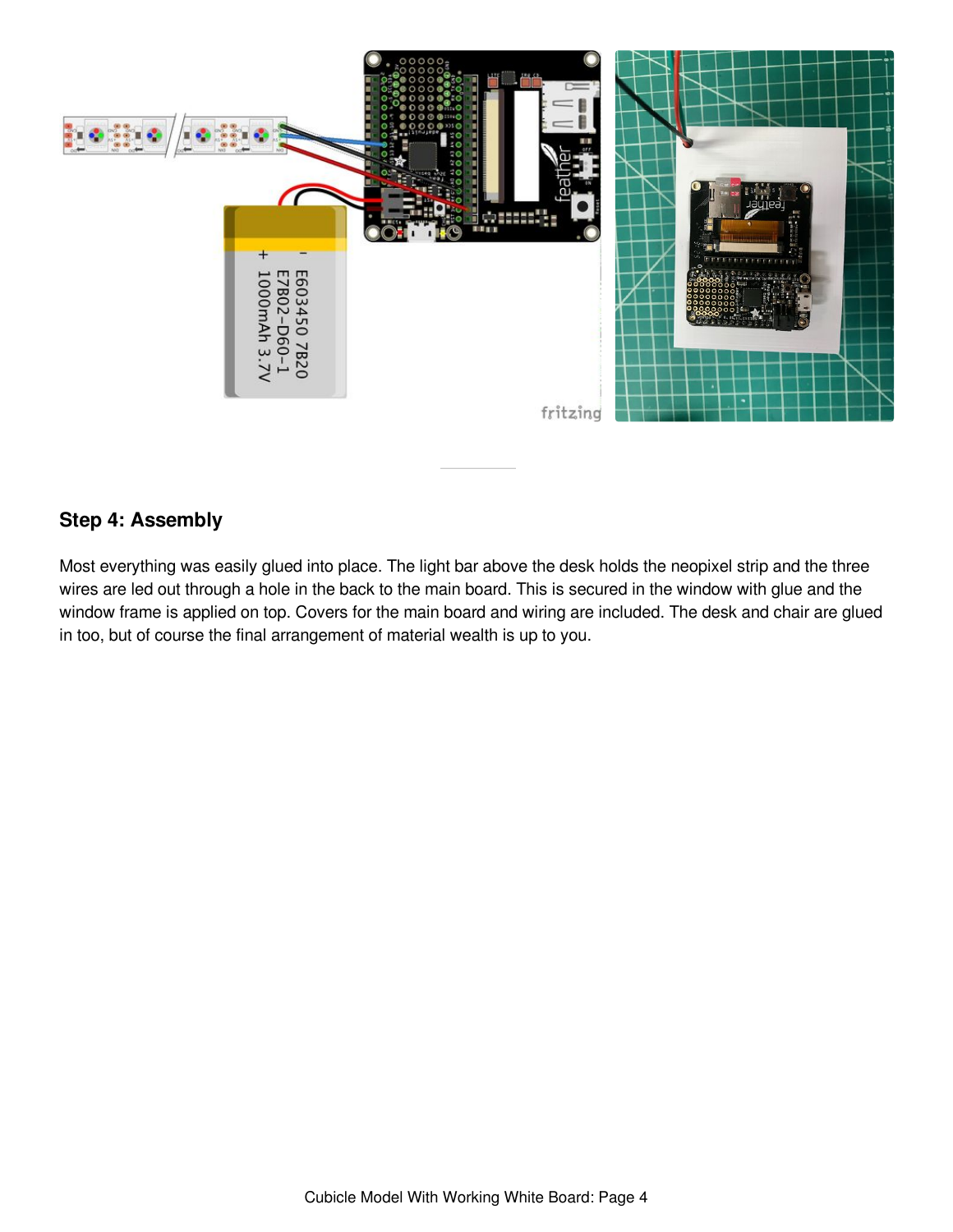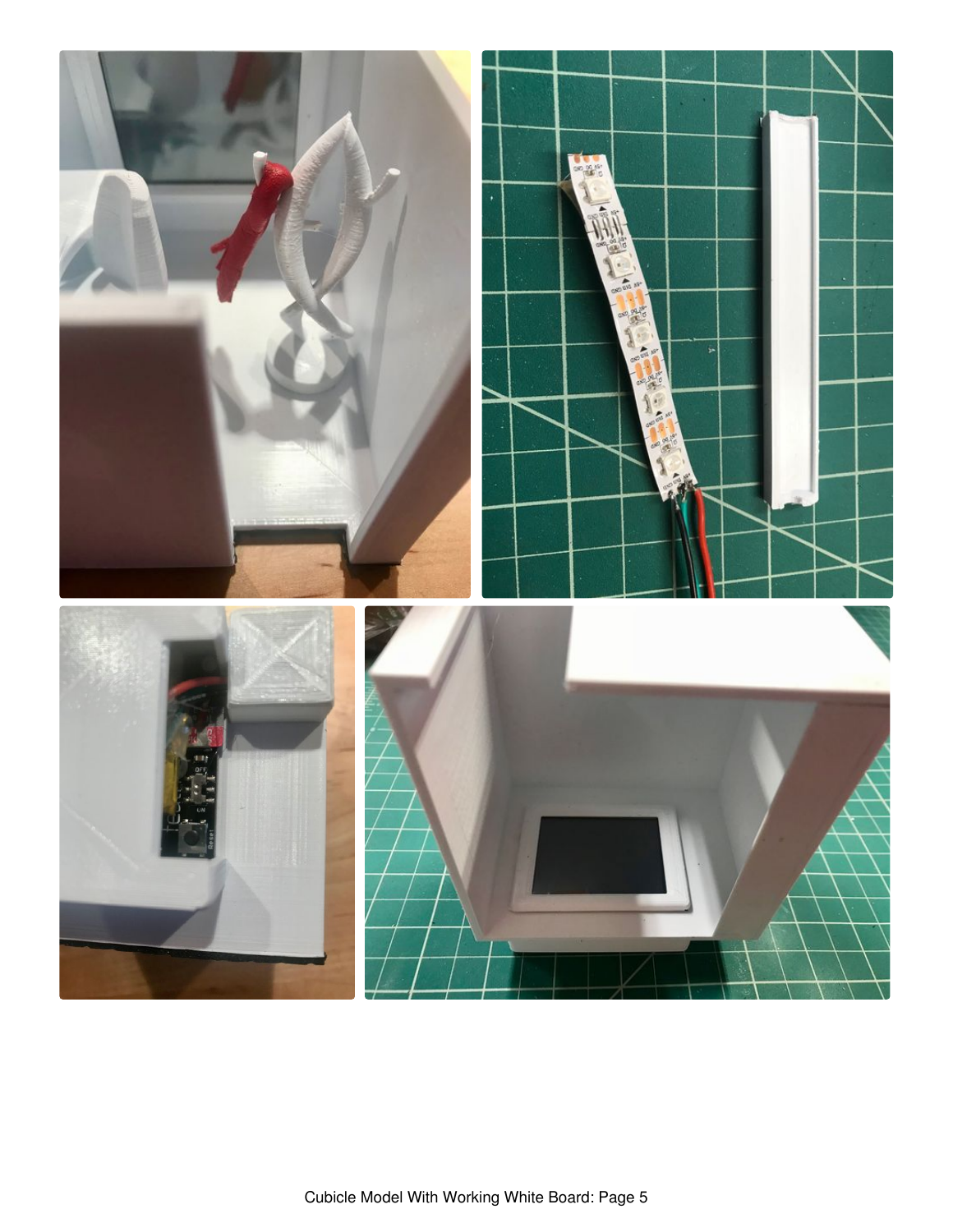

#### **Step 5: Programming**

The program fills just about all the memory in the feather so be careful changing much. It uses a picture stored on the SD card to present on the window: "P10.BMP" so just label your own photo on the SD card for the feather. You will have to obtain a photo of whatever is out the cuby window and place it on the card. It has to be reduced in size and stored in a BMP format--just follow the instructions on the Adafruit web

page for displaying photos with the device. It works flawlessly. When the screen is pressed it switches to the white board and displays three choices of dots- one blue, one red and one an eraser dot for correcting tiny mistakes in your DNA sequence. The software is basically adapted from the TFT touchscreen demo but adapted for the white board interface.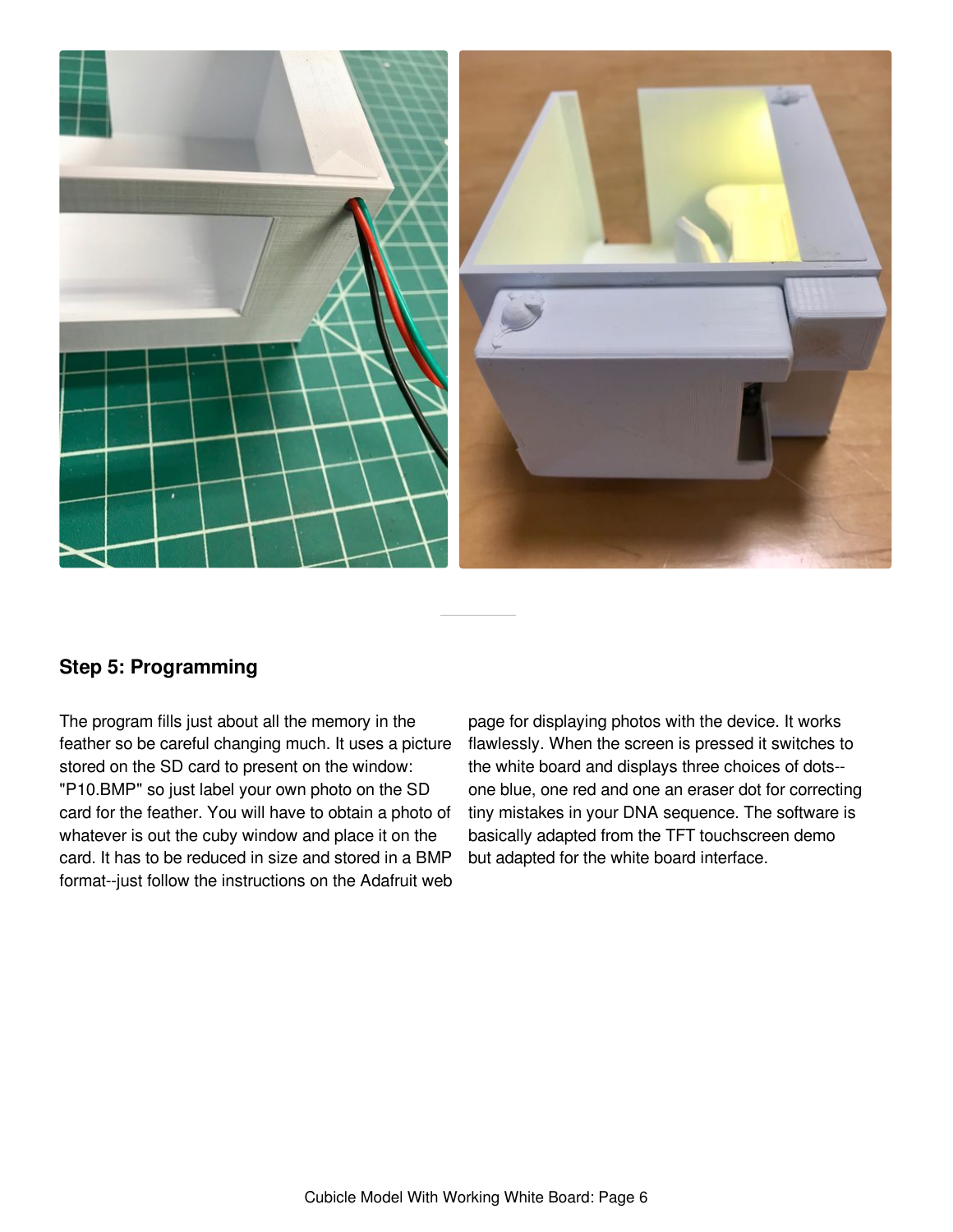

**https://www.instructabl...** 

## **Step 6: Using It**

The unit is charged up with a microUSB plug in the back but works well for a couple hours on battery alone. The tiny switch in back turns it on/off but to start the screen up you have to push the reset button. The view out the window boots up and when you touch it--converts to the white board view. It goes back to window view after 20 seconds of not touching it. These can of course be changed in the programming.

This unit will afford endless hours of Dilbert style playacting until it's time for her to build one for her kids when they have cubiculated.